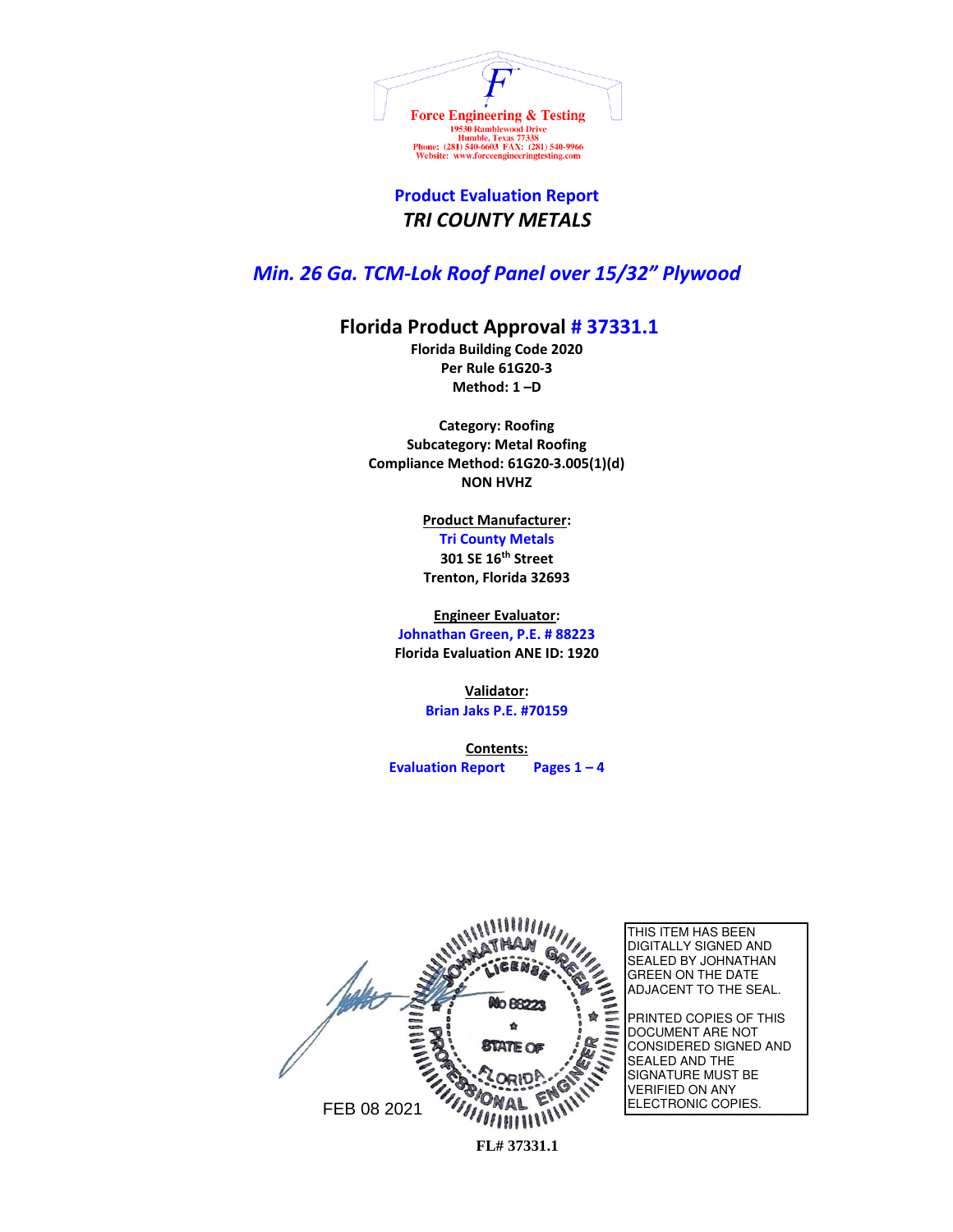

| <b>Compliance Statement:</b>              |                                                                                                                                                                          | The product as described in this report has demonstrated compliance with the<br>Florida Building Code 2020, Sections 1504.3.2.                                                                                                                                                               |
|-------------------------------------------|--------------------------------------------------------------------------------------------------------------------------------------------------------------------------|----------------------------------------------------------------------------------------------------------------------------------------------------------------------------------------------------------------------------------------------------------------------------------------------|
| <b>Product Description:</b>               | Application.                                                                                                                                                             | TCM-Lok Roof Panel, Min. 26 Ga. Steel, 16" coverage, over one layer of asphalt<br>shingles (optional) over min. 15/32" APA Plywood decking. Non-Structural                                                                                                                                   |
| <b>Panel Material/Standards:</b>          | 1507.4.3. Paint finish optional.<br>Yield Strength: Min. 50.0 ksi<br>2020, Section 1507.4.3.                                                                             | Material: Min. 26 Ga. Steel, conforming to Florida Building Code 2020 Section<br>Corrosion Resistance: Panel Material shall comply with Florida Building Code                                                                                                                                |
| Panel Dimension(s):                       | Thickness:<br>Width:<br>Female Rib:<br>Male Rib:<br>Panel Seam:                                                                                                          | 0.019" Minimum<br>16" maximum coverage<br>$15/16$ " tall<br>23/32" tall rib w/ slotted strip<br>Snap Lock                                                                                                                                                                                    |
| <b>Panel Fastener:</b>                    | Through Panel Slot: (1) #10-12x 1" Pancake Type A<br>1/4" minimum penetration through plywood<br>Corrosion Resistance: Per Florida Building Code 2020, Section 1507.4.4. |                                                                                                                                                                                                                                                                                              |
| <b>Substrate Description:</b>             |                                                                                                                                                                          | One layer of asphalt shingles/felt paper (optional) over min. 15/32" thick, APA<br>Rated plywood over supports at maximum 24" O.C. Design of plywood and<br>plywood supports are outside the scope of this evaluation. Substrate must be<br>designed in accordance w/ Florida Building Code. |
| <b>Allowable Design Uplift Pressures:</b> |                                                                                                                                                                          |                                                                                                                                                                                                                                                                                              |

| Table "A"                                    |           |
|----------------------------------------------|-----------|
| <b>Maximum Total Uplift Design Pressure:</b> | 52.5 psf  |
| <b>Fastener Spacing:</b>                     | 5 %" O.C. |

\*Design Pressure includes a Safety Factor = 2.0.

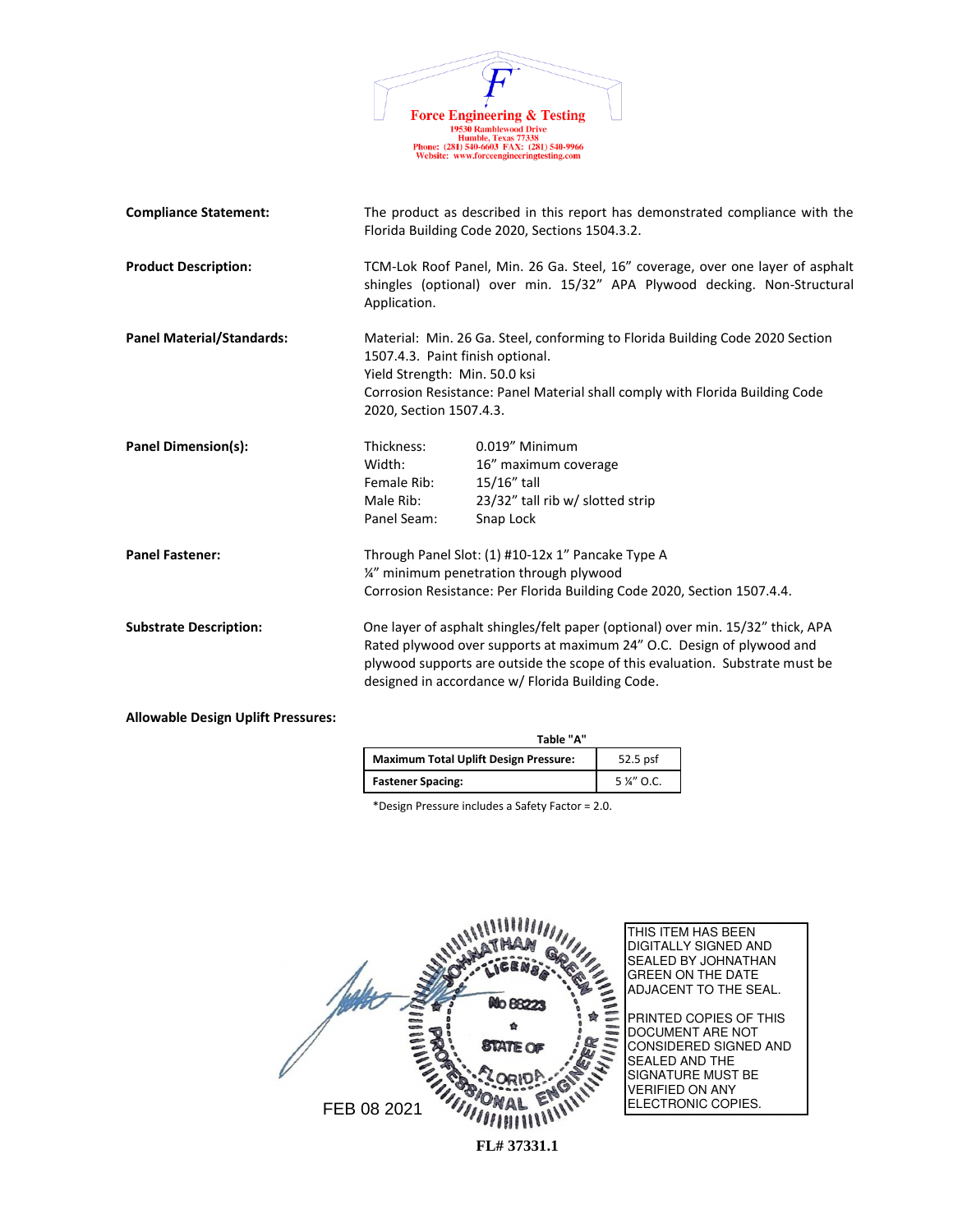|                                   | <b>Force Engineering &amp; Testing</b><br><b>19530 Ramblewood Drive</b><br>Humble, Texas 77338<br>Phone: (281) 540-6603 FAX: (281) 540-9966<br>Website: www.forceengineeringtesting.com                                                                                       |  |
|-----------------------------------|-------------------------------------------------------------------------------------------------------------------------------------------------------------------------------------------------------------------------------------------------------------------------------|--|
| <b>Code Compliance:</b>           | The product described herein has demonstrated compliance with<br>The Florida Building Code 2020, Section 1504.3.2.                                                                                                                                                            |  |
| <b>Evaluation Report Scope:</b>   | The product evaluation is limited to compliance with the structural wind load<br>requirements of the Florida Building Code 2020, as relates to Rule 61G20-3.                                                                                                                  |  |
| <b>Performance Standards:</b>     | The product described herein has demonstrated compliance with:<br>UL 580-06 - Test for Uplift Resistance of Roof Assemblies<br>UL 1897-2012 - Uplift Test for Roof Covering Systems<br>٠                                                                                      |  |
| <b>Reference Data:</b>            | UL 580-06 / 1897-04 Uplift Test<br>1.<br>Force Engineering & Testing (FBC Organization # TST-5328)<br>Report No. 136-0087T-13<br>Certificate of Independence<br>2.<br>By Johnathan Green, P.E. (No. 88223) @ Force Engineering & Testing (FBC<br>Organization # ANE ID: 1920) |  |
| <b>Test Standard Equivalency:</b> | The UL 1897-04 test standard is equivalent to the UL 1897-2012 test standard.                                                                                                                                                                                                 |  |
| <b>Quality Assurance Entity:</b>  | The manufacturer has established compliance of roof panel products in<br>accordance with the Florida Building Code and Rule 61G20-3.005 (3) for<br>manufacturing under a quality assurance program audited by an approved<br>quality assurance entity.                        |  |
| <b>Minimum Slope Range:</b>       | Minimum Slope shall comply with Florida Building Code 2020, including Section<br>1507.4.2 and in accordance with Manufacturers recommendations. For slopes<br>less than 3:12, lap sealant must be used in the panel side laps.                                                |  |
| Installation:                     | Install per manufacturer's recommended details.                                                                                                                                                                                                                               |  |
| Underlayment:                     | Per Florida Building Code 2020, Section 1507.1 and manufacturer's installation<br>guidelines.                                                                                                                                                                                 |  |

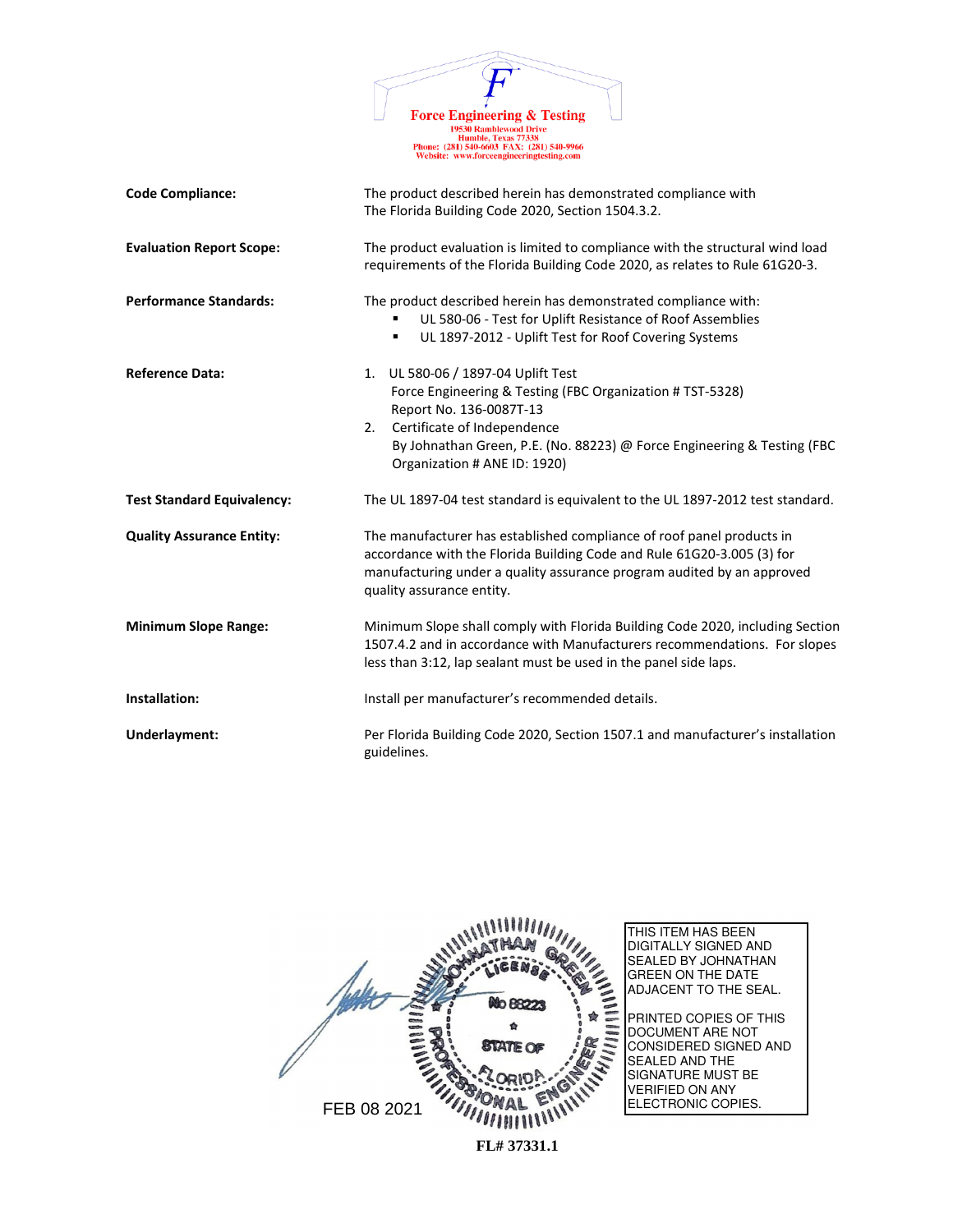| <b>Force Engineering &amp; Testing</b>                                                                                                        |  |
|-----------------------------------------------------------------------------------------------------------------------------------------------|--|
| <b>19530 Ramblewood Drive</b><br>Humble, Texas 77338<br>Phone: (281) 540-6603 FAX: (281) 540-9966<br>Website: www.forceengineeringtesting.com |  |

| <b>Roof Panel Fire Classification:</b> | Fire classification is not part of this acceptance.                                                                                                                                                                                                                                                                                                                                                                                                                                                                                                                                                                                                         |
|----------------------------------------|-------------------------------------------------------------------------------------------------------------------------------------------------------------------------------------------------------------------------------------------------------------------------------------------------------------------------------------------------------------------------------------------------------------------------------------------------------------------------------------------------------------------------------------------------------------------------------------------------------------------------------------------------------------|
| <b>Shear Diaphragm:</b>                | Shear diaphragm values are outside the scope of this report.                                                                                                                                                                                                                                                                                                                                                                                                                                                                                                                                                                                                |
| <b>Design Procedure:</b>               | Based on the dimensions of the structure, appropriate wind loads are<br>determined using Chapter 16 of the Florida Building Code 2020 for roof cladding<br>wind loads. These component wind loads for roof cladding are compared to the<br>allowable pressure listed above. The design professional shall select the<br>appropriate erection details to reference in his drawings for proper fastener<br>attachment to his structure and analyze the panel fasteners for pullout and<br>pullover. Support framing must be in compliance with Florida Building Code 2020<br>Chapter 22 for steel, Chapter 23 for wood and Chapter 16 for structural loading. |